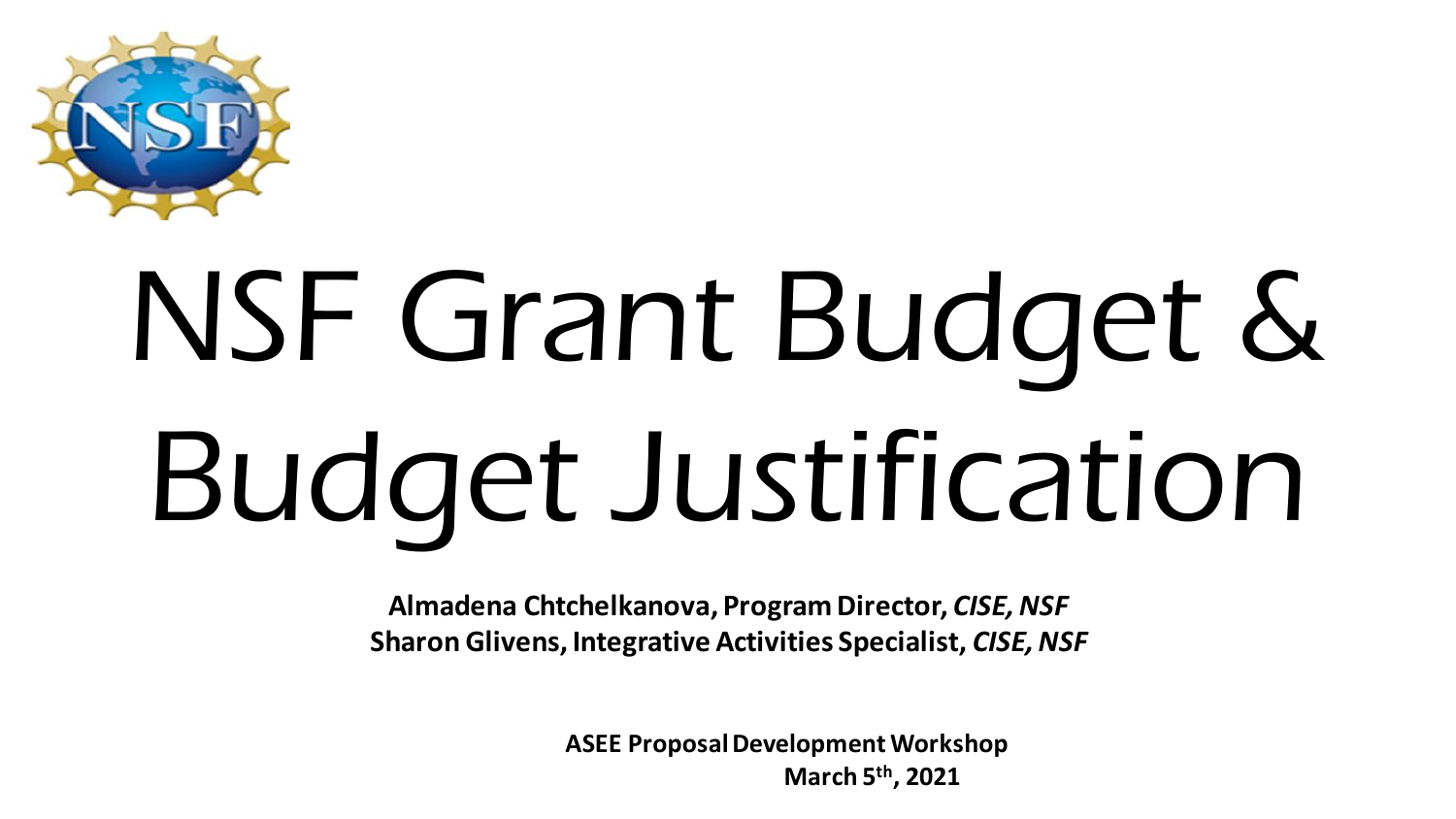

## **Required Sections of the Proposal**

- Cover Sheet  $-$  including certifications
- **Project Summary**
- Project Description including Results from Prior NSF Support
- **References Cited**
- Biographical Sketch(es)
- Budget and Budget Justification
- **Current and Pending Support**
- Facilities, Equipment & Other Resources
- **Supplementary Documentation** 
	- Data Management Plan
	- Postdoctoral Mentoring Plan (where applicable)
	- Others as required in the solicitation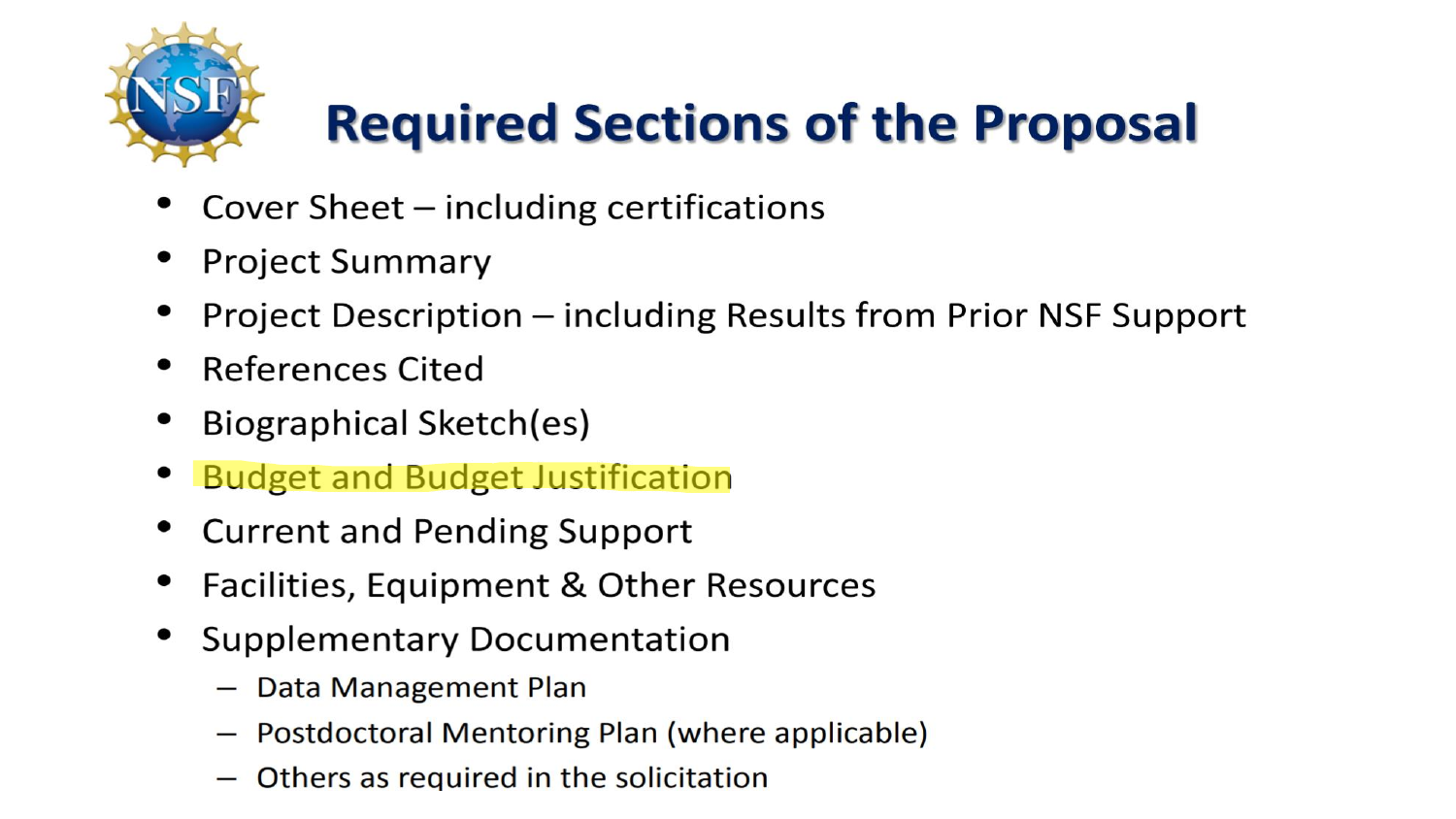**Budget section includes a Budget Justification narrative.** (Budget justification limited to 3 pages) <https://osp.utah.edu/grant-life-cycle/develop-proposal/nsf-proposal-components-budget.php>

*Senior Personnel* – salaries/wages and time commitment of PI, coPIs, and senior associates **Other Personnel** – salaries/compensation of others, including undergrad researchers *Fringe Benefits – need to know current fringe benefit rates Equipment*– an item of property with acquisition cost of \$5,000 or more *Travel* – all foreign and domestic travel (airfare, transportation, lodging, food) *Participant Support* – related costs for trainees in connection with NSF-sponsored workshops/meetings *Other Direct Costs* – materials and supplies, publication costs, consultant services, computer services, Sub-awards, other *Indirect costs -* need to know current and upcoming F&A (facility and admin) rates *Residual Funds* – rarely applicable; can ignore *Amount of this Request* – Fastlane system fills automatically *Cost Sharing* – NSF generally prohibits voluntary cost sharing *A subaward budget* can be entered into Fastlane by either the lead organization or the subawardee (subaward organization, if not a coPI, gains access to the proposal as an OAU {other authorized user} and uses the temporary proposal number created in Fastlane and PIN assigned by the lead organization). For information on inputting a subaward budget, refer to collaborative proposals, or utilize Fastlane Help and search "Create a Budget for the Subcontracting Organization."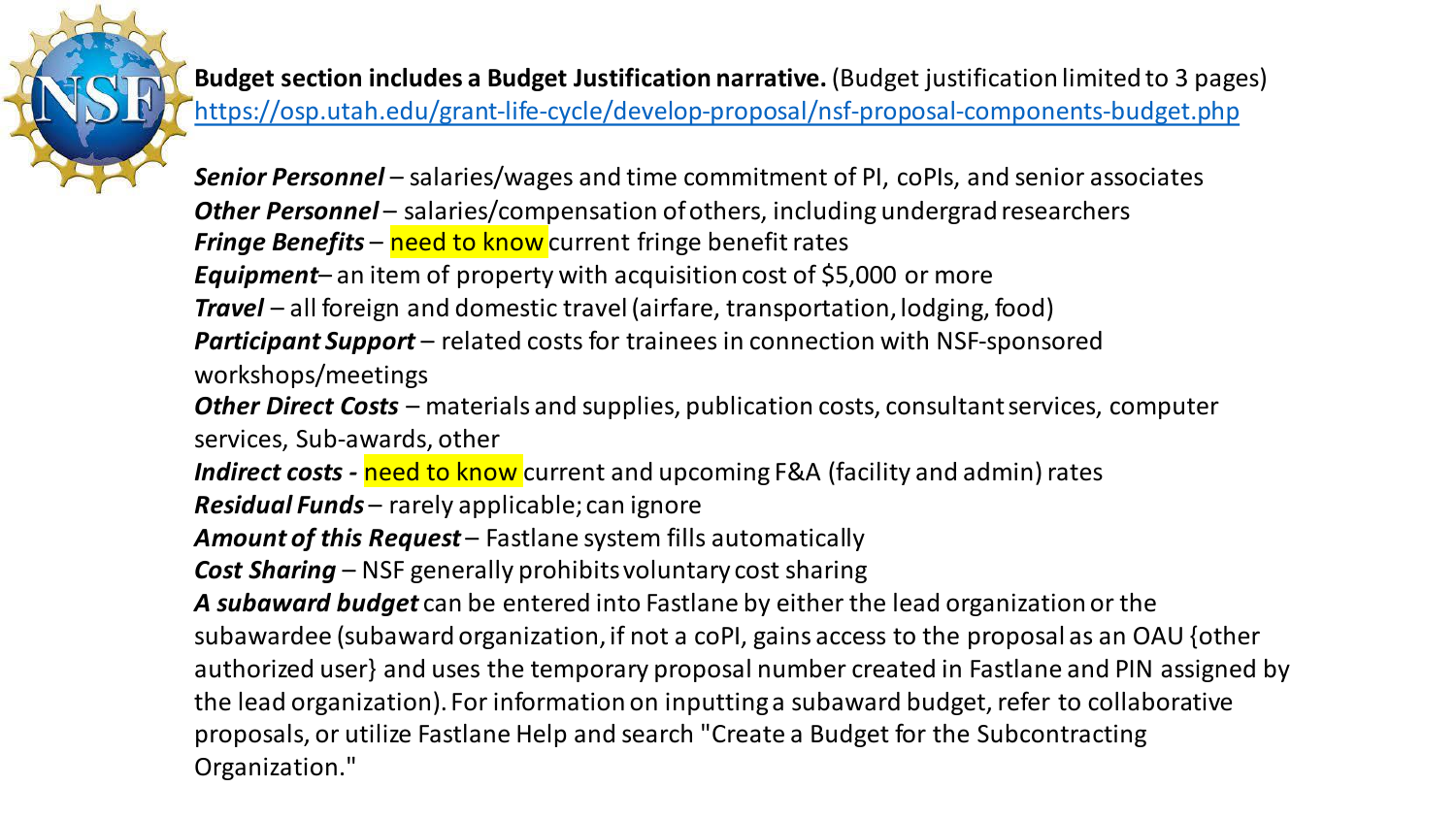

#### **Budget/Budget Justification**

- Each proposal must contain a budget for each year of support requested. The budget justification must be no more than three pages per proposal.
- The amounts for each budget line item requested must be documented and justified in the budget justification as specified below.
- $\Box$  The requested start date should allow at least six months for NSF review, processing and decision
- $\left| \bullet \right|$ Proposers to request funding for durations of three to five years when such durations are necessary for completion of the proposed work and are technically and managerially advantageous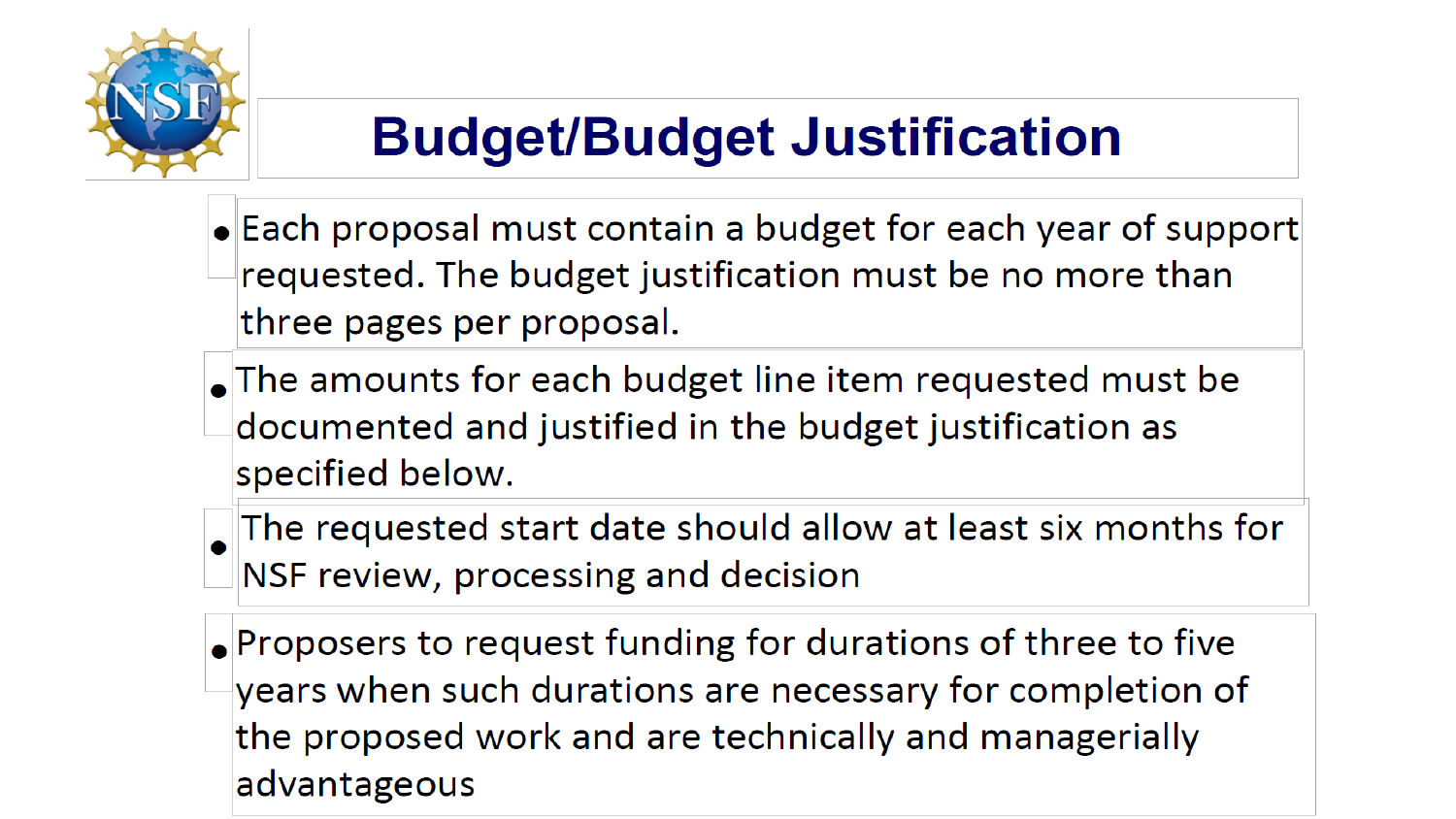

### **Cost Sharing**

Inclusion of voluntary committed cost sharing is prohibited in solicited & unsolicited proposals, unless approved in accordance with agency policy

## **Senior Personnel (in budget)**

- If no person months are requested for senior personnel, remove their names from the budget
	- Describe role of senior personnel in the Facilities, Equipment and Other Resources section of the proposal
- Names of senior personnel will remain on the coversheet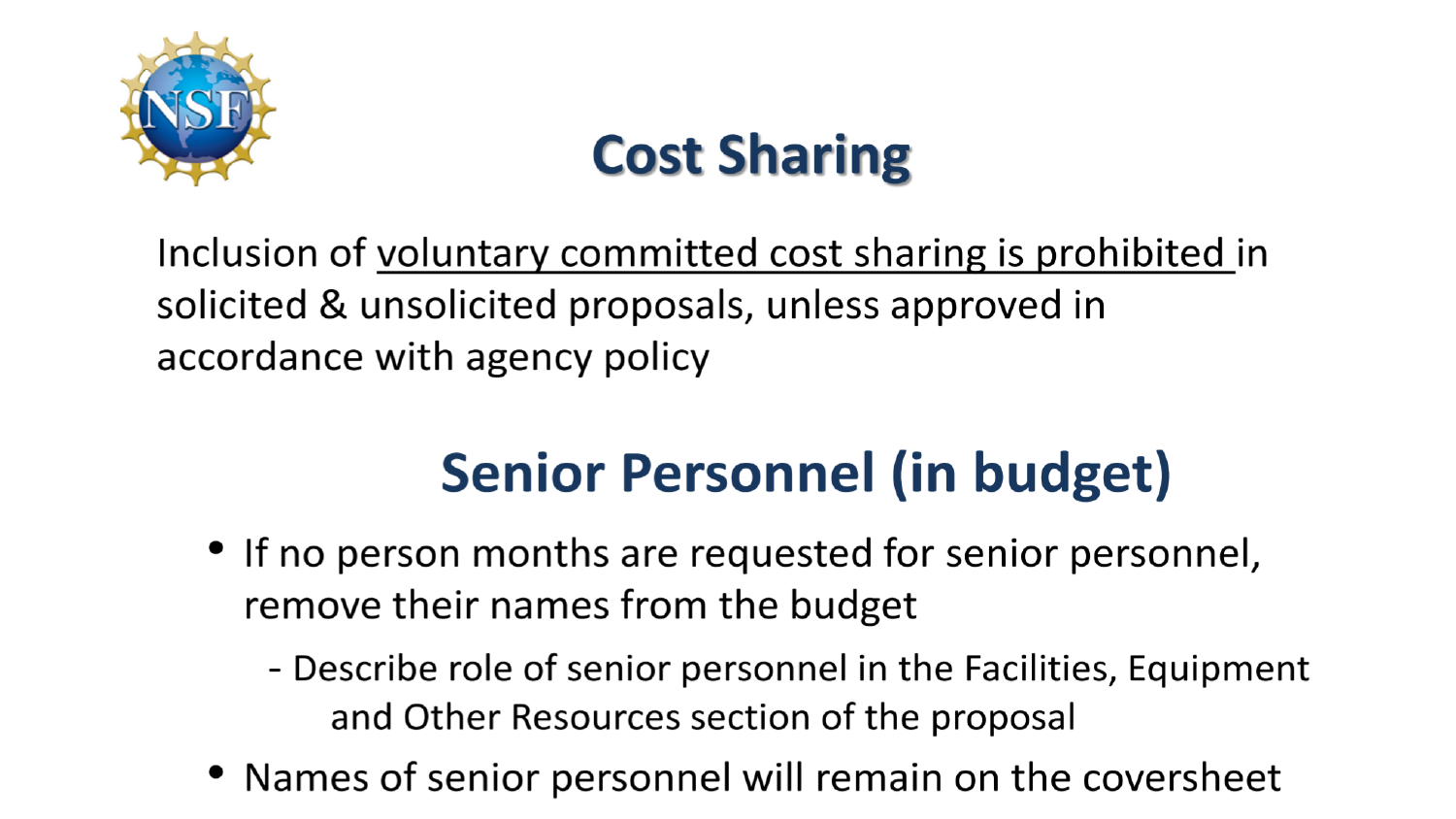

#### **If Postdoc is included in the Budget Budget Postdoctoral Mentoring Plan is needed**

No more than one page, the mentoring plan must describe the mentoring that will be provided to all postdoctoral researchers supported by the project, regardless of whether they reside at the submitting organization, any subrecipient organization, or at any organization participating in a simultaneously submitted collaborative proposal.

Proposers are advised that the mentoring plan must not be used to circumvent the 15-page Project Description limitation. See [Chapter II.D.5](https://www.nsf.gov/pubs/policydocs/pappg19_1/pappg_2.jsp) for additional information on collaborative proposals. Mentoring activities provided to postdoctoral researchers supported on the project will be evaluated under the Broader Impacts review criterion.

Examples of mentoring activities include, but are not limited to: career counseling; training in preparation of grant proposals, publications and presentations; guidance on ways to improve teaching and mentoring skills; guidance on how to effectively collaborate with researchers from diverse backgrounds and disciplinary areas; and training in responsible professional practices.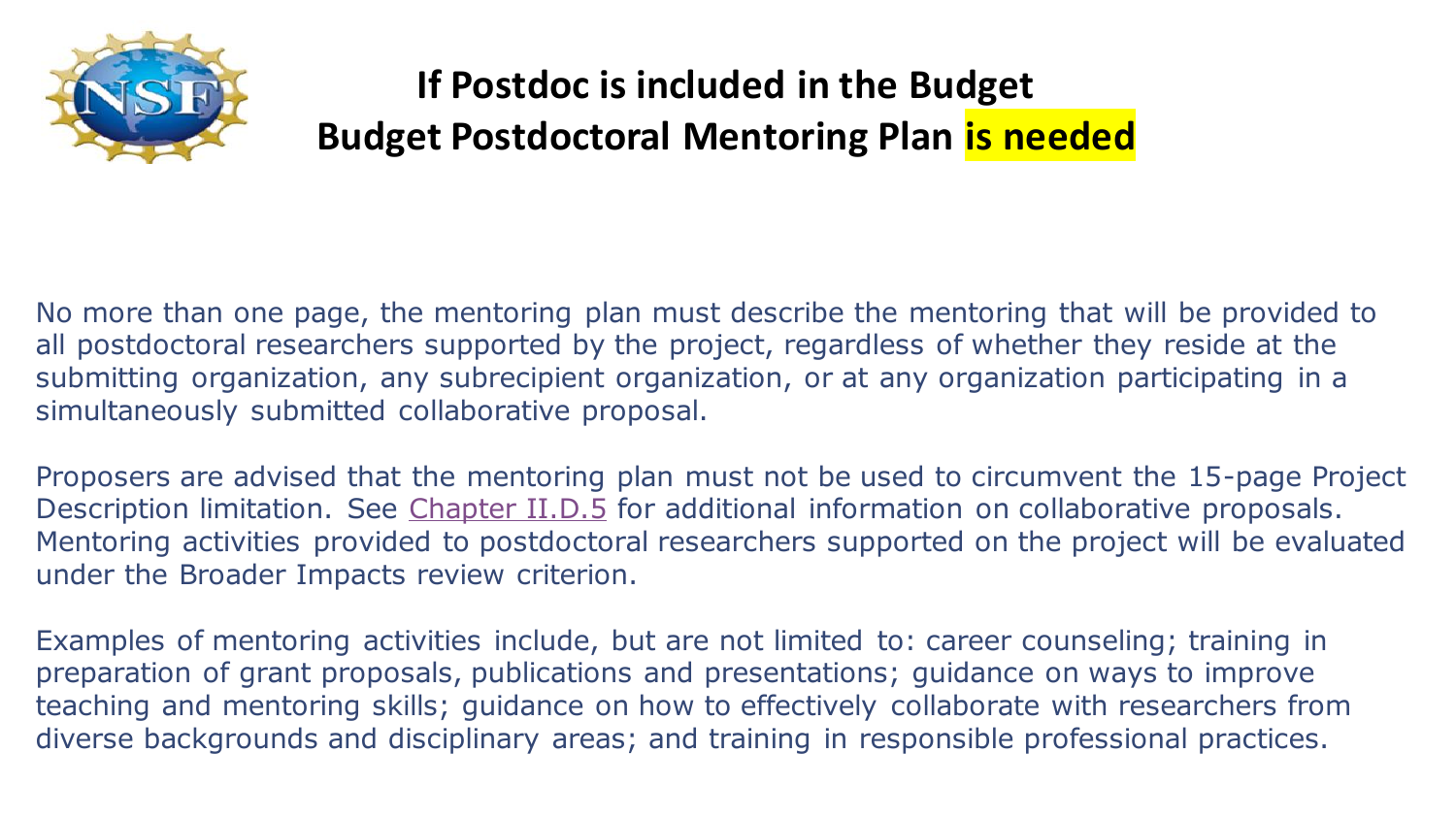

[https://www.nsf.gov/bfa/dias/policy/papp/pappg20\\_1/faqs20\\_1.pdf](https://www.nsf.gov/bfa/dias/policy/papp/pappg20_1/faqs20_1.pdf)

#### **Cost Sharing Where can I find more information on NSF's cost sharing policy?**

Guidance on NSF's cost sharing policy can be found in PAPPG Chapter II.C.2.g(xii) and Chapter VII.C.

**PAPPG Chapter II.C.2.g.(viii) states that, "Except where specifically identified in an NSF program solicitation, the applicable U.S. Federally negotiated indirect cost rate(s) must be used in computing indirect costs (F&A) for a proposal." Does this mean that organizations cannot request a reduced or waived rate because this would constitute voluntary committed cost sharing?** 

Yes. Unless required by an NSF program solicitation, the organization's current negotiated indirect cost rate agreement must be used in computing indirect costs for a proposal. Otherwise, foregoing full indirect cost rate recovery would be considered voluntary committed cost sharing and is therefore prohibited by NSF.